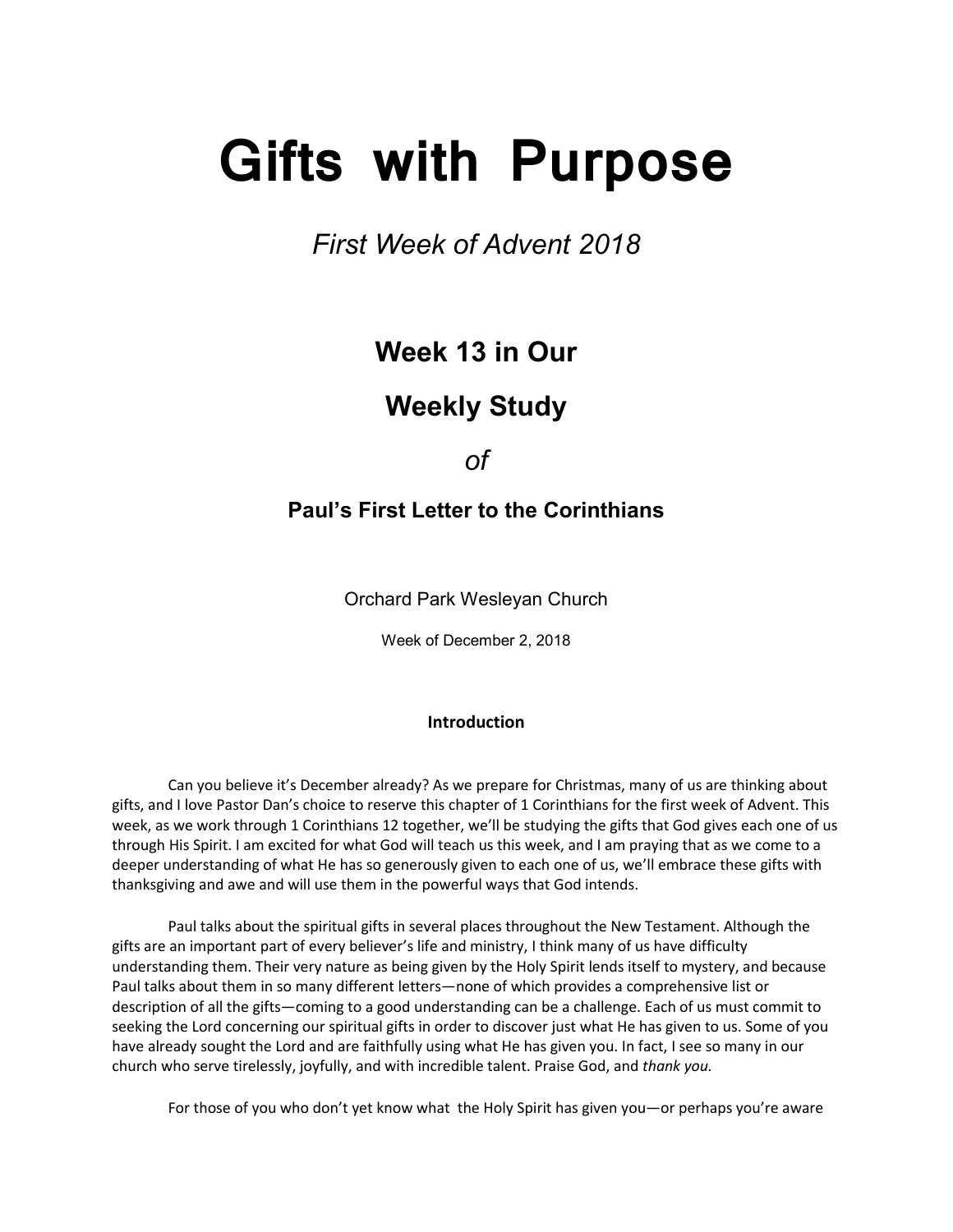of the gift but don't know how to begin using it—I hope you'll take some time this week to intentionally discover what God has for you. As always, my prayer is, regardless of where we are with God now, that He will reveal Himself more to all of us, take us deeper in our pursuit of Him, and fuel the intensity of our passion for Him. Before we begin the bulk of our study, let's get a little context for Paul's discussion in this chapter.

You'll notice as you start reading in chapter 12 that Paul begins with the phrase, "Now...regarding" again. He is—as in chapters 7, 8, and 16—addressing a specific question that the Corinthian church raised in their previous letter to him. Concerning spiritual gifts, then, Paul was not rebuking a serious error in the church. This isn't to say that the church had no error; they certainly had some mistakes in their thinking concerning the spiritual gifts. Scholars agree that this church was likely elevating those who had gifts that manifested in an obvious and showy way (particularly, speaking in tongues) while creating a feeling of inferiority among those believers with seemingly more modest gifts. But nonetheless, the church's misunderstanding of the spiritual gifts was not so detrimental that Paul needed to caustically set them straight.

In fact, Paul begins with a bit of fatherly reassurance in verses one and two. Because of their pagan heritage, some in the church may have been worried about what was actually being said by the one who spoke in tongues—and so Paul reassures them that since the Holy Spirit is One who empowers that gift (and all spiritual gifts), nothing would be said that wouldn't honor Jesus as Lord. In verse 3 then, he draws attention to the Spirit again but in a way that begins to correct the church's mistaken degradation of those with less obvious displays of the Holy Spirit's gifts. He introduces the main theme of the chapter—unity in diversity.

 With all of this in mind, let's begin studying together. We'll be referring to Romans 12 and Ephesians 4 throughout the week, too, since these are the other main parts of scripture that teach us about spiritual gifts.

#### **Day 1**

#### **Gifted**

*"Now, dear brothers and sisters, regarding your question about the special abilities the Spirit gives us. I don't want you to misunderstand this." 1 Corinthians 12:1 NLT*

I think I said more than enough in the introduction! So let's dive right in to 1 Corinthians 12.

**Please read 1 Corinthians 12:1-3, 11.**

• From whom do spiritual gifts come?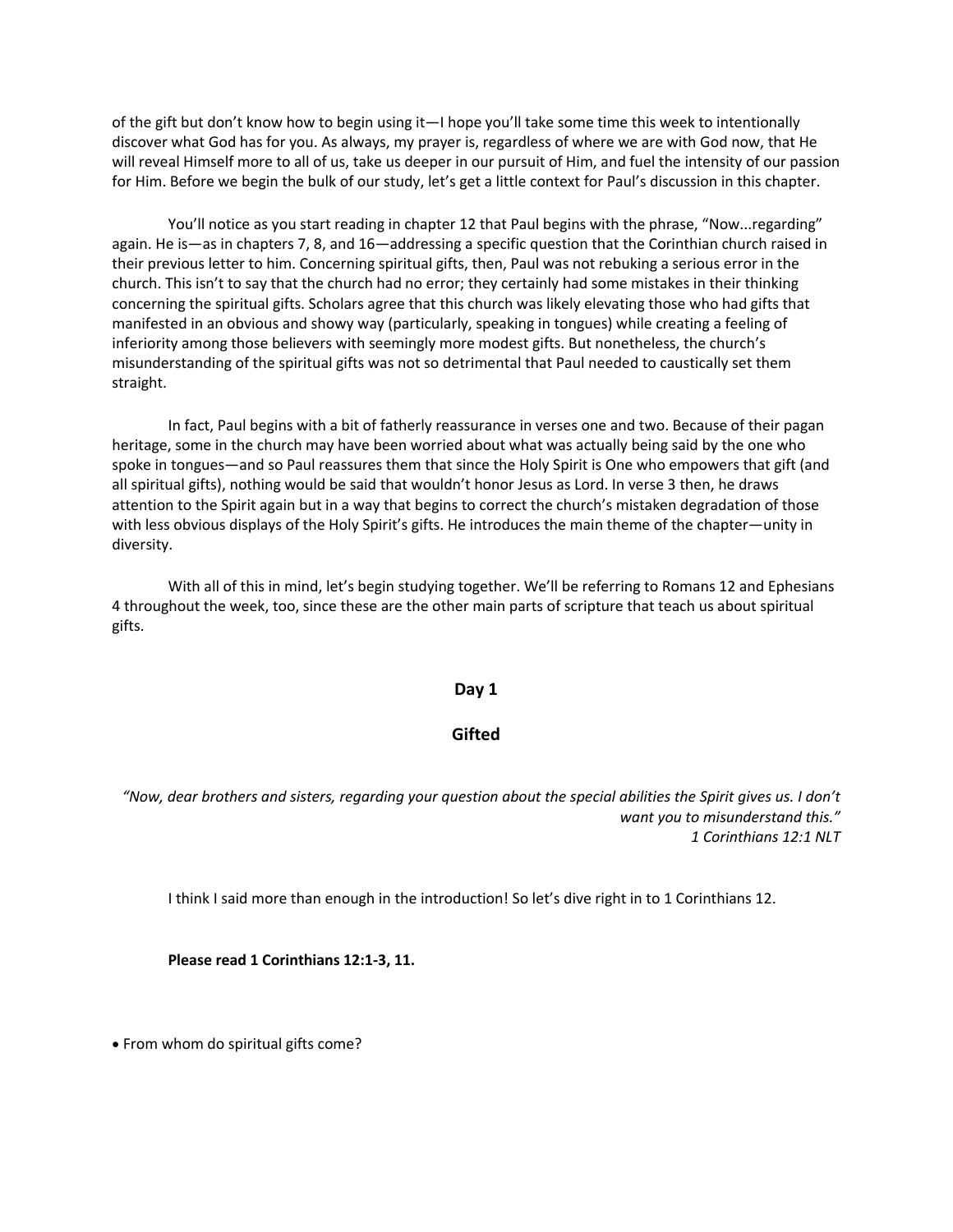I asked you such an obvious question because the point here is so apparent that we might unintentionally skip right over it and seriously miss out. Spiritual gifts are just that; they are *gifts* that are *given.* They are not attained, earned, or even deserved. Rather, the Holy Spirit, who is the Giver, decides to whom He wants to give which gifts and then gives as it pleases Him.

Why is this simple truth the focus of our study today? Because, much like the Corinthian church, we have the tendency—simply because we are human—to compare ourselves to each other based on the spiritual gifts God gives us, and this does a world of harm to the body of Christ. We may look at a brother or sister with a seemingly disproportionate heap of spiritual gifts and consider that he or she is more favored than we are.

Conversely, we might think, as some in the Corinthian church did, that we have a more important spiritual gift and should therefore be elevated above others with "lesser" gifts.

However, as we'll study in a few days, spiritual gifts are given to each one of us in order to further bless *each other.* We are each given work to do in God's Kingdom. We've talked a lot about spreading the Gospel to the lost, but this week we're primarily going to focus on our work with each other because Christ wants His church to build each other up. This doesn't mean that we set aside our job of evangelizing; in fact, only when the church is healthy and thriving can it effectively minister to those who need salvation and restoration.

The gifts that each of us receives through the Holy Spirit are meant to help us in the work of building up a healthy church body. However, when we mistakenly try to appropriate our gifts as something we attained; when we assume that we somehow had a hand in our own gifting; then we open the floodgates to boasting and self-righteousness, jealousy, and competition within the church. Instead of obediently yielding to the Holy Spirit's power and using our gift(s), we can decide to focus on how many and what kind of gifts our brothers and sisters received, essentially throwing our own by the wayside in a spirit of ingratitude and entitlement. How tragic for God's people, and what an insult to the Giver of all good gifts.

So that we can joyfully and fully use the gifts God has given us, let's understand a few important truths:

#### **Please read Romans 12:3-6, and Ephesians 3:2-10, 4:7.**

We've already established that the Holy Spirit, as the One who gives the gifts, has the authority to distribute as He pleases. The type and amount of gifts each of us receives will differ because our callings and responsibilities—given according to differing measures of Christ's grace—differ.

• Please fill in the blanks for Ephesians 4:7 and Romans 12:6. Both are written below in the ESV translation.

"But \_\_\_\_\_\_\_ was \_\_\_\_\_\_\_ to each one of us according to the  $\qquad \qquad \qquad$  of Christ's \_\_\_\_\_." (Ephesians 4:7 ESV)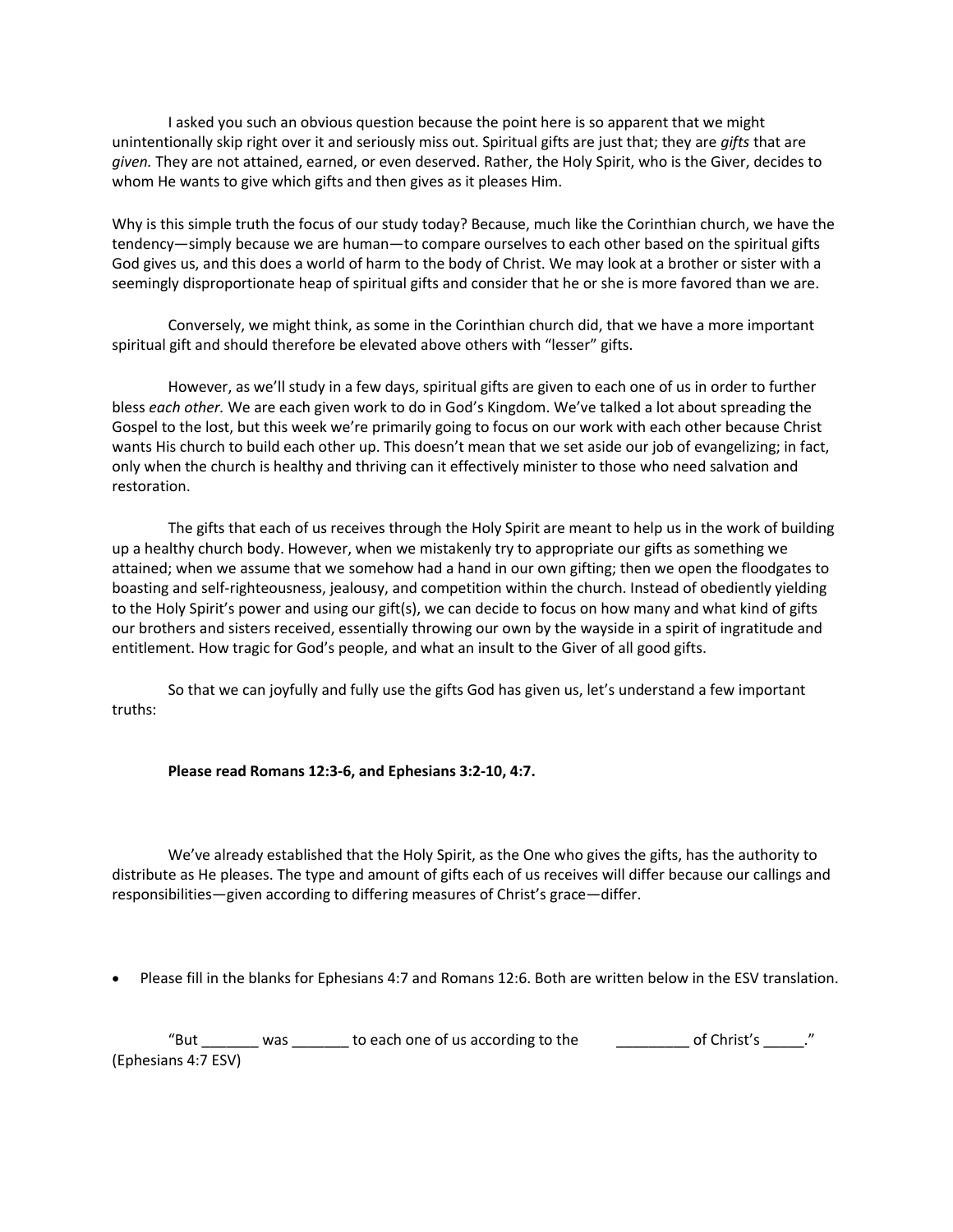"Having \_\_\_\_\_\_ that differ according to the \_\_\_\_\_\_\_\_\_ \_\_\_\_\_\_\_\_\_ to us, let us use them: if prophecy, in proportion to our faith;" (Romans 12:6 ESV)

I used the ESV translation because the continuity of the word "grace" is helpful to our understanding. God gives each of us the same grace in Christ for salvation. But Christ calls each one of us to serve Him in different ways, and He hands out different measures of His grace in the gifts that equip us for that calling. We see this explained beautifully in Ephesians 3:2-10. We're going to break this down together.

- Of what did God give Paul stewardship (v. 2)?
- How did Paul receive this special understanding (v. 3)?
- From whom (v.5)?
- To whom else was it revealed (v. 5)?
- This was given according to God's .
- For what calling and purpose (v.7)?

Understanding that the gifts we receive are given in order to help us accomplish the task we've been called to do helps refocus our attention from ourselves and what we *have* to Christ and the purpose for which He's given it. Just as salvation through God's grace in Christ was given so that no one could boast, so our spiritual gifts being given through Christ's grace and the Spirit's decision eliminate any right to or cause for boasting among God's people. We have done nothing to earn or deserve what God gives us; He has simply, by His grace and generosity in Christ Jesus, freely given good things that He intends for us to use to help others in the body of Christ. There is purpose in the gift, and that should be our focus rather than on the gift itself.

Let's conclude with one final thought. Romans 12:3 tells us not to think more highly of ourselves that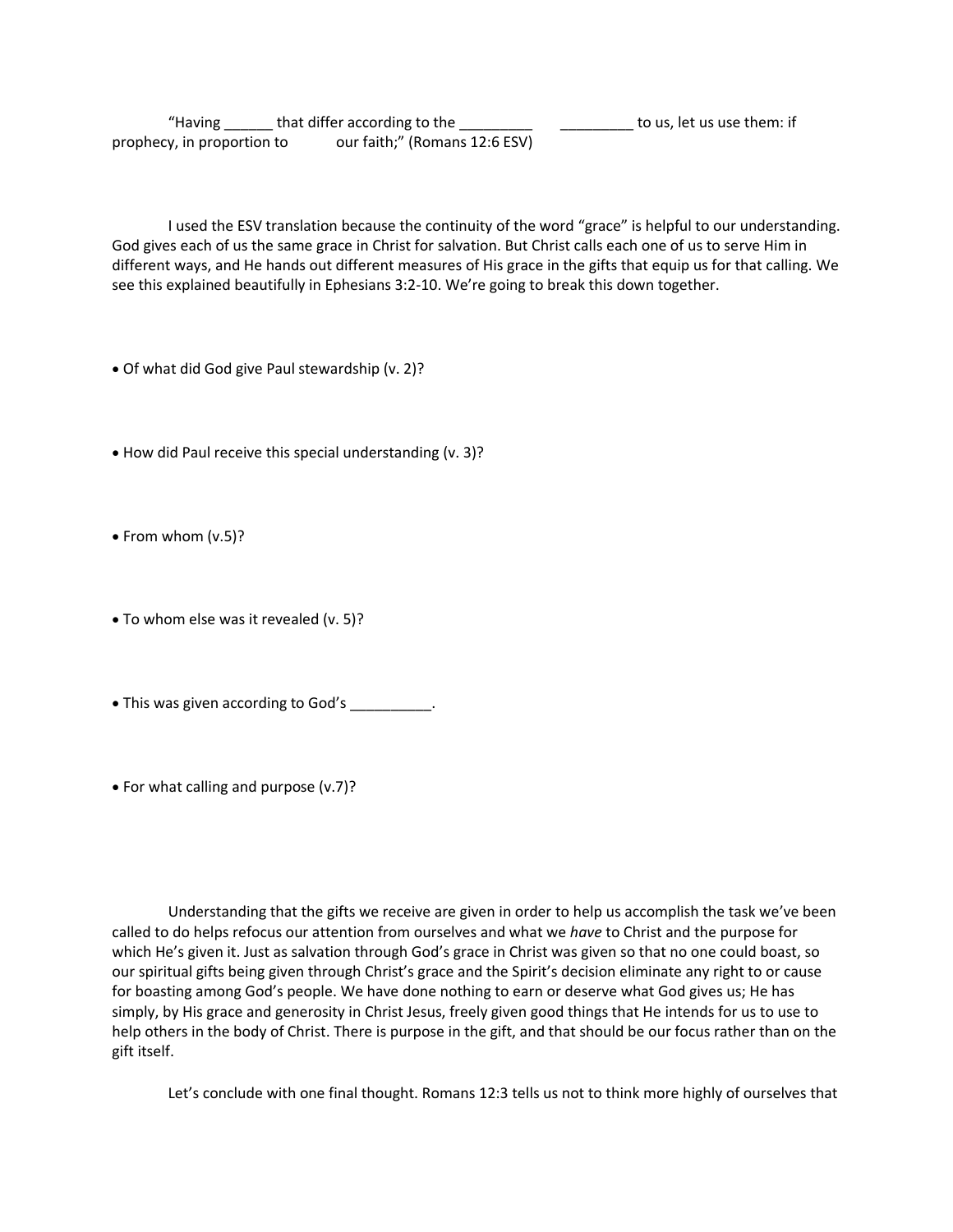we should think—but to honestly and realistically assess ourselves according to what God has given us. Let's let this self-assessment start to roll around in our minds. We'll come back to it at the end of the week.

**Consider:** How do you feel about the gifts God has given you through His Spirit? Have you considered them before? Do you notice gifts in others? How do you feel about those? Have you found yourself comparing what you have been given to what others have? How do you lean—toward thinking yours are more valuable? Or do you sometimes feel like maybe you've been slighted or altogether forgotten? How does this reminder that God reserves the right to give as He pleases—and that He gives according to what He calls you to do—affect how you think about your gifts and others' gifts?

**Pray:** First, thank God that He has given you gifts! Even if you don't know what they are yet, you can rest assured that He has given you a gift that is empowered by His own Spirit. Ask God to help you recognize and use the gifts that He's given you to complete the work He has called you to do. Ask Him to begin speaking to your heart and through His Word concerning your gift and your calling.

#### **Day 2**

#### **Same...Different...Same**

*"There are different kinds of spiritual gifts, but the same Spirit is the source of them all." 1 Corinthians 12:4 NLT*

Today we're going to spend some time studying the main theme of this particular chapter: unity in diversity. We spend a lot of time talking about unity in God's Kingdom, and rightfully so. God wants His people to unite in love and purpose under His Son's headship. Paul repeatedly writes to his churches about uniting in the Spirit. Unity is an important part of our faith. However, by definition, unity cannot exist unless there are separate and distinct parts that come together to form the whole. Diversity is an important part of a unified body, and it is a beautiful characteristic of Christ's Kingdom.

#### **Please read 1 Corinthians 12:4-20 and Ephesians 4:1-6.**

• Please identify the following, according to our readings:

1 Cor. 12:4— Different \_\_\_\_\_\_\_\_\_\_\_\_ \_\_\_\_\_\_\_\_\_\_\_ / same \_\_\_\_\_\_\_\_\_\_

 $\Rightarrow$  1 Cor. 12:5—Different / same

 $\Rightarrow$  1 Cor. 12:6-Different \_\_\_\_\_\_\_\_ / same \_\_\_\_\_\_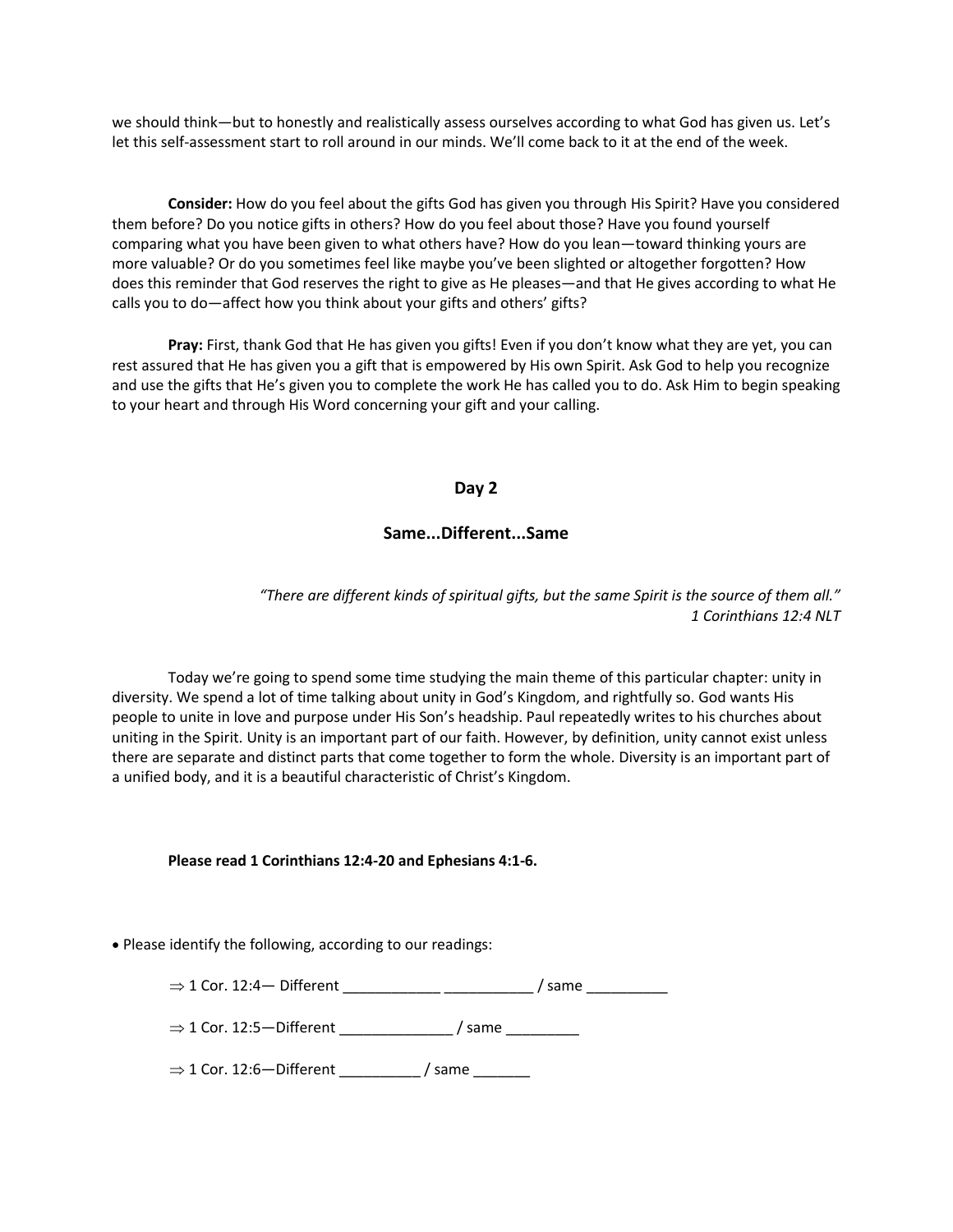

The first three sets of blanks you filled in according to 1 Corinthians identify different gifts, service, and work all coming from the same Spirit, Lord, and God. This should immediately call to mind for us the complete unity of the Holy Trinity. Father, Son, and Spirit are three distinct Persons who fulfill different roles, but together, they are the One and Only God. We can't even attempt to study the intricate beauty of the Trinity now, but let it suffice for us to understand today that our model for unity in the Body of Christ is that of God Himself. He loves creativity and individuality; He created those in us. But He calls us to come together under His Son's authority so that Christ may be glorified. Let's study a little more how this is accomplished within the Body of Christ.

• List the spiritual gifts you see mentioned in 1 Corinthians 12:8-10

• List any additional you find in Romans 12.

• In your own words, write out the analogy Paul makes concerning a body and its parts to Christ and His church.

**Diversity in unity is effective.** As we studied yesterday, we are each given different spiritual gifts in order to help us fulfill the individual responsibilities to which Christ calls us. Even those of us with the same gifts and area of service are assigned different tasks and activities within those areas. Why? Simply put, because if we all had all the same responsibility, nothing would get done! We complement each other. God calls us to different activities because He is the only One who sees the entire picture and who can accomplish everything. He delegates to His people accordingly. This releases us from the responsibility of trying to save the entire world or serve every need. *God* is the One in charge of that; we simply work where and how He tells us to. Amen!!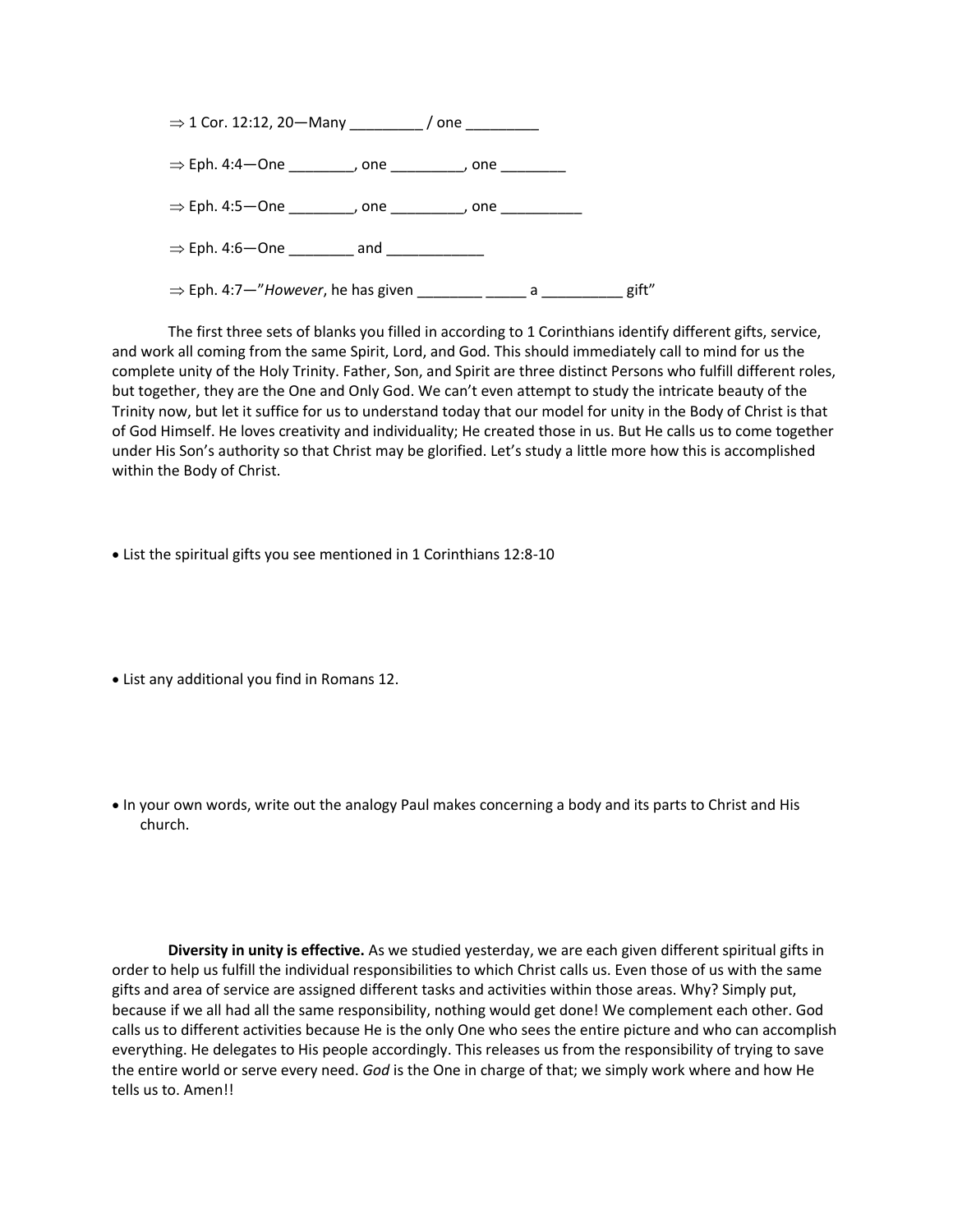**The union of diverse parts is beautiful.** A monochromatic sunset would hardly inspire pause and awe. But because so many different colors and tonalities are brought together in perfect unity around an intensely fiery sun, most of us reach for a camera when we see it. Similarly, unity in the Body of Christ is not a boring sameness, but rather, it is the thoughtful joining together of many different parts to form a pleasing and complex whole. God distributes His gifts to us in such a way that this is accomplished. Our gifts, when we join together and use them with Christ at the center, create a beautiful picture of service within His Kingdom—so much so that people here take note and may even stand in awe as they recognize the Son.

Now that we see the necessity and beauty of diversity, let's spend a little time on those things that Paul mentions are—and should be regarded as—the same.

**We are members of the same body that functions for the same purpose**. Just as the Trinity is made of three distinct Persons who have different roles and functions but who are unified as the One and Only God, so are we separate members of the *same Body,* which is Christ. Although we have different roles, different gifts, and come from different walks of life, we are—not "*should be*," but *are—*united in the same Body under the same Lord. As such, we share the same purpose. We're going to dive into this more on Day 4 this week, but for now, let's just identify that God gives gifts to His children so that we may help each other. Oh, praise Him! He knows that this world and our work in it can get exhausting, exasperating, overwhelming, discouraging, and challenging in a variety of ways. He gives us tangible support in each other so that we can press on and run our race well and with purpose.

**We serve the same Lord.** While our differences are designed to help and complement each other, they are all meant to come together under the headship of the same Lord. As a result, there are some things that need to be brought into conformity with Christ's standards. This is where we need to specially cling to and guard the doctrinal truth that has been entrusted to us. We need to bow before God as the Holy One who sets the standards for His people. Our unity under Christ is important, but we need to make sure we are uniting under the right leadership. Just as unity doesn't mean uniformity, it also should not be confused with blind tolerance.

Let me take a moment here to address something that has become popular theology in our culture—that all people from different religions ultimately worship the same God. I think we all know well enough that that's not true. There is only one God—and He is Jehovah. Jesus, who is God the Son, died to save all people; but only when we acknowledge that He is the *only God* and that He is indeed exactly who He says He is; when we accept that Christ Jesus is full deity and that He also came to earth as a man; when we accept that He died for our sins, rose from the dead, and ascended into heaven to sit at the Father's right hand; when we acknowledge that His death is the only sufficient payment for our sins; when we humble ourselves in obedience to His standards; that is when we can say that we are unified under the same God. Any other claim is a lie. Our God gave us His name so that we would know who He is. He is not the same as the god of any other religion. He is the LORD.

When we serve the same God and are members of His Body, we can be sure that our differences are meant to enliven the family and help to accomplish our Father's work. The purpose of these different gifts is the same. So let's thank God for how He has divided our work but united our purpose. Let's come together in appreciation *of* each other and with a spirit of genuine care *for* each other. If our service within the church truly becomes an expression of God's love for our brothers and sisters; if our focus is firmly set on helping each other with the work God assigned; then self-promotion and jealousy will give way to powerful but humble service as the unified Body of Christ Jesus.

**Consider:** Take a moment to reflect on the gifts God has given you *and* some other brothers and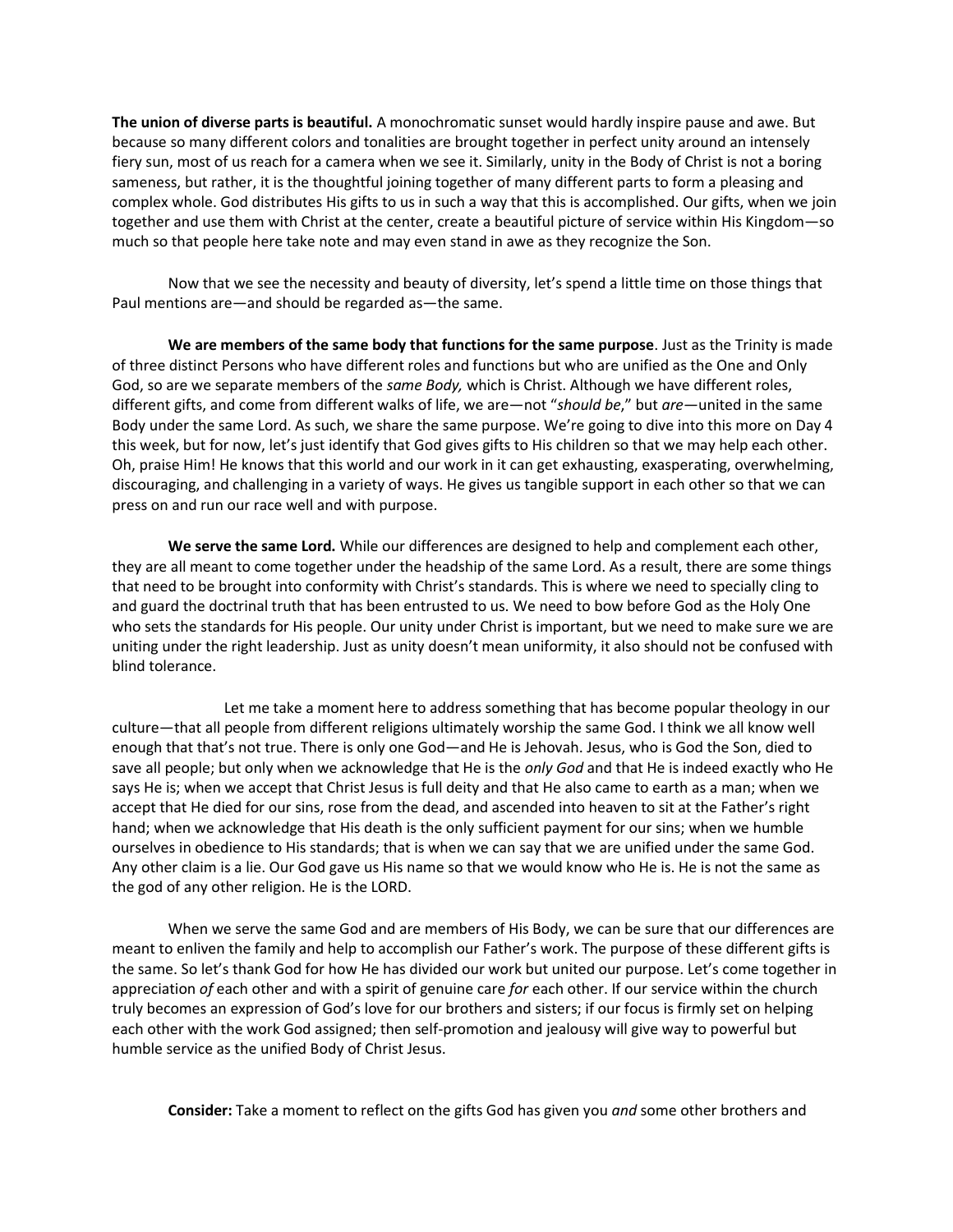sisters in your life. How can you use your different gifts and callings to serve Christ together?

**Pray:** Thank God for His creativity. Thank Him that He is the model for unity in diversity. Ask Him to grow your desire and provide opportunities for you join your brothers and sisters in Christ, to care for them, and to work together in Christ's Kingdom.

#### **Day 3**

#### **Interdependence in the Body of Christ**

*"The eye can never say to the hand, 'I don't need you.' The head can't say to the feet, 'I don't need you.'" 1 Corinthians 12:21 NLT*

We understand that God's Spirit alone is the One who gives us our gifts and that these gifts—though different in many ways—are given from the same God and for the same overall purpose. Today, we're going to study what I consider to be an absolutely beautiful characteristic that God built into our giftings in order to safeguard and build our unity in the Body of Christ. This lesson is a little shorter, but it's equally important to our understanding of the spiritual gifts.

#### **Please read 1 Corinthians 12:21-26; then review 1 Corinthians 12:7-11.**

- In your own words, write what you think Paul is getting at when he talks about weaker or less honorable body parts receiving special care in 1 Corinthians 12:22-24.
- What is the goal in taking special care of such parts (vv. 25-26)?

As was mentioned in the introduction to this week's study, some in the Corinthian church likely had a higher regard for those believers whose spiritual gifts were more obvious and likely of an oratory nature namely, speaking in tongues. Such a gift would be prized in the city of Corinth because the culture was one that had a love for wisdom and its display through rhetoric. Thus, one who spoke through the power of the Holy Spirit in unknown or heavenly languages likely received special honor within the Corinthian church.

However, in this section of chapter 12, Paul explains that the Holy Spirit lovingly distributes gifts to the Body of Christ in such a way that honors and specially cares for those who perhaps aren't given particularly "showy" gifts but instead have received gifts that operate more modestly. To those, Paul says, God gives special honor and care just as we give special clothing and care to our more modest body parts.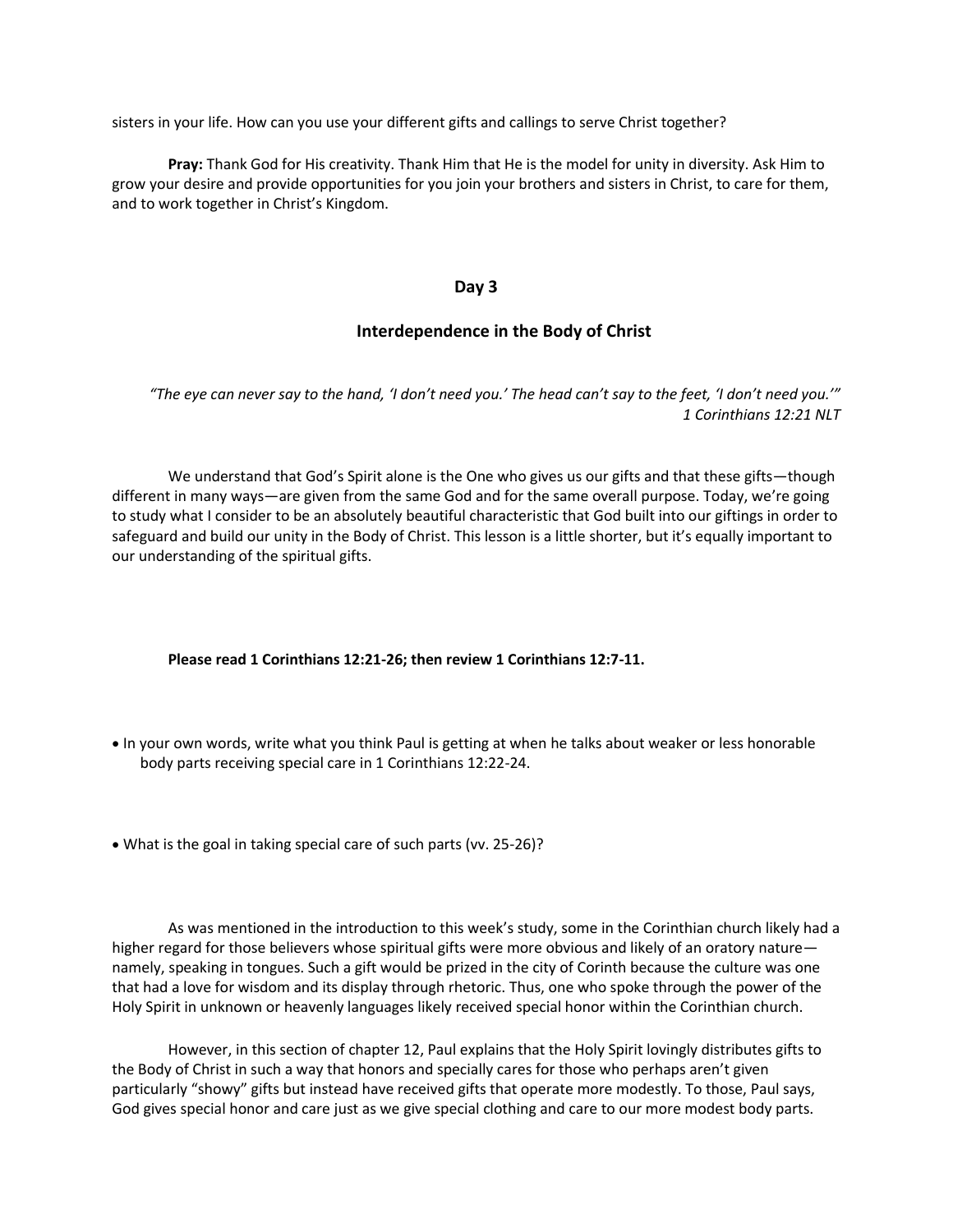Are these parts less important? To the contrary; they are essential and special! But their function is more private to the rest of the body. So it is with some of Jesus' body as it works within the church.

- According to verse 10:
	- $\Rightarrow$  One person may be given the ability to prophesy. What related gift might another person be given?
	- $\Rightarrow$  The Spirit may empower one person to speak in unknown languages, but someone else "may be given the ability to \_\_\_\_\_\_\_\_ what is being said."

Those gifts that were less obvious and therefore perhaps considered less important within the Corinthian church, Paul says, were absolutely essential. Without important counterparts like discernment and interpretation of tongues, prophecy and speaking in tongues could either be abused or consistently held under scrutiny, thereby destroying any effectiveness and benefit of the gift to the rest of the Body of Christ. What a tragedy that would be! So God gives a special honor to and dependency upon the less obviouslydisplayed gifts like the ones mentioned above.

To be dependent upon someone is to rely on him or her for support. *Interdependence* is defined simply as "the state of being dependent upon one another: mutual dependence." This is the relationship God designed for Christ's church and the one that He upholds in the way His Spirit distributes gifts to us. We are meant to rely on each other for support. No one is greater; we all need each other. Not one gift is meant to function exclusively or to be elevated above another, but each one compliments and enhances the others. The result is an atmosphere of humility and service to each other. Grounds for boasting are eliminated, and there are safeguards against unjust abuse or scrutiny of certain gifts. In other words, "the whole body fit together perfectly. As each part does its own special work, it helps the other parts grow, so that the whole body is healthy and growing and full of love" (Eph. 4:16).

**Consider:** What gifts do you typically regard as "more important" than others? Why? Which have you thought hold lesser value? Why?

**Pray:** Thank God that *He* values every gift He gives and that He values *you*. Ask Him to increase your esteem for every one of His gifts and the people to whom He gives them.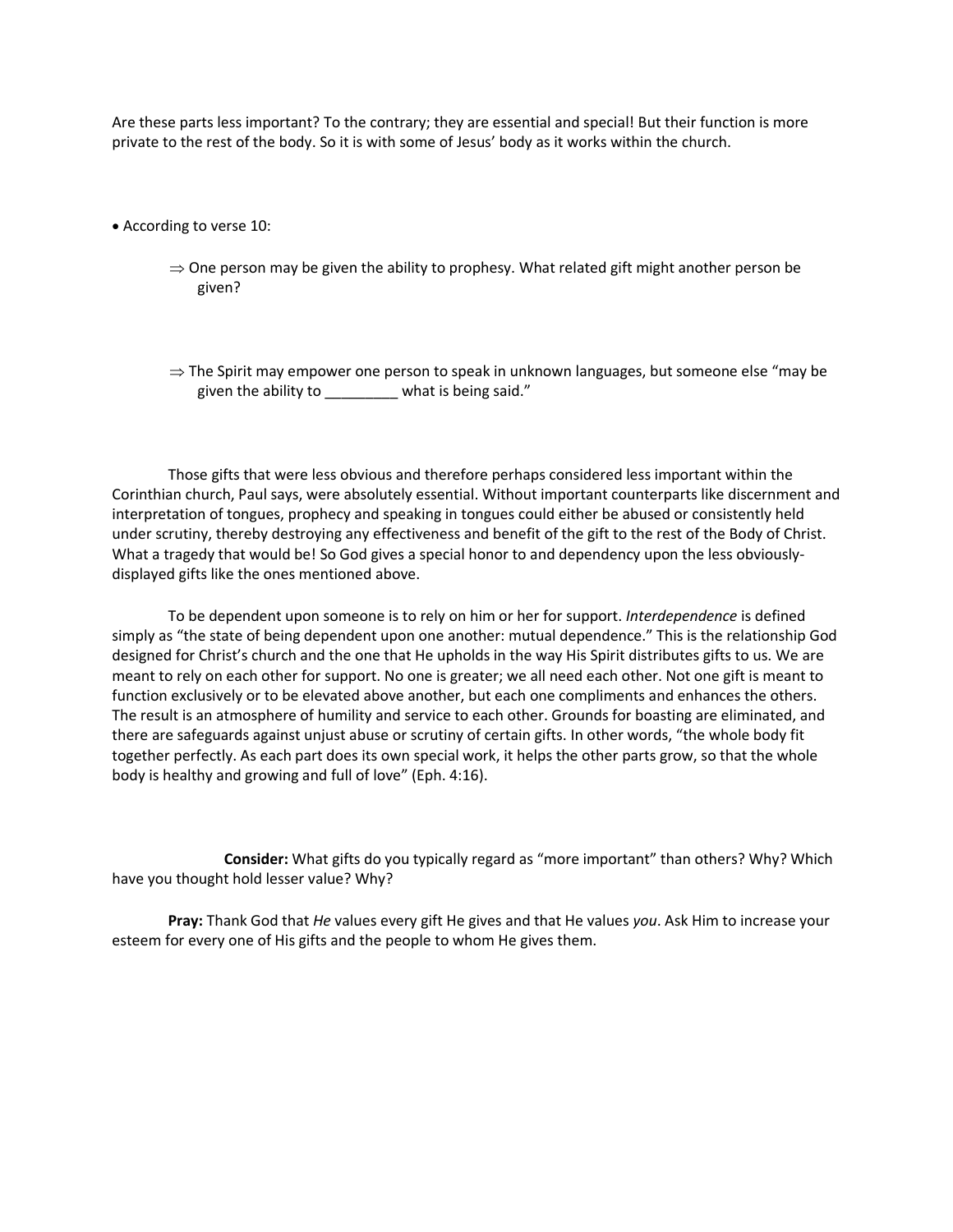#### **Day 4**

#### **For Each Other**

*"Here are some of the parts God has appointed for the church: first are apostles, second are prophets, third are teachers, then those who do miracles, those who have the gift of healing, those who can help others, those who have the gift of leadership, those who speak in unknown languages."* 1 Corinthians 12:28

Oh, my friends, today is an exciting lesson! Actually, I've found each one exciting this week, and I hope you have, too. I can't sufficiently express how much I love that God reveals Himself every single time we seek Him. We've touched on today's topic throughout this week. There's no way we couldn't have because Paul wove it into the entirety of 1 Corinthians 12 and also into what we read in Ephesians 4 Romans 12 this week.

#### **Please read 1 Corinthians 12:27-30.**

- Why do you think Paul gives a ranking order of importance to the gifts of the Spirit?
- Why would apostles, prophets, and teachers be listed as the three highest gifts?

As we studied yesterday, many in the Corinthian church may have been giving special importance to those who were empowered by the Holy Spirit with the gift of tongues. This ranking of gifts, then, can be viewed as a final and decisive correction on the issue of elevating certain gifts over others. There is more for us to glean from this passage of 1 Corinthians 12, though.

#### **Please read Acts 2:1-4, 33-41 and Ephesians 4:8-16.**

- According to Acts 2:33 and Ephesians 4:8, what did Christ do when "He ascended to the heights?"
- What are some of the gifts that He gave to the church, according to Ephesians 4:11?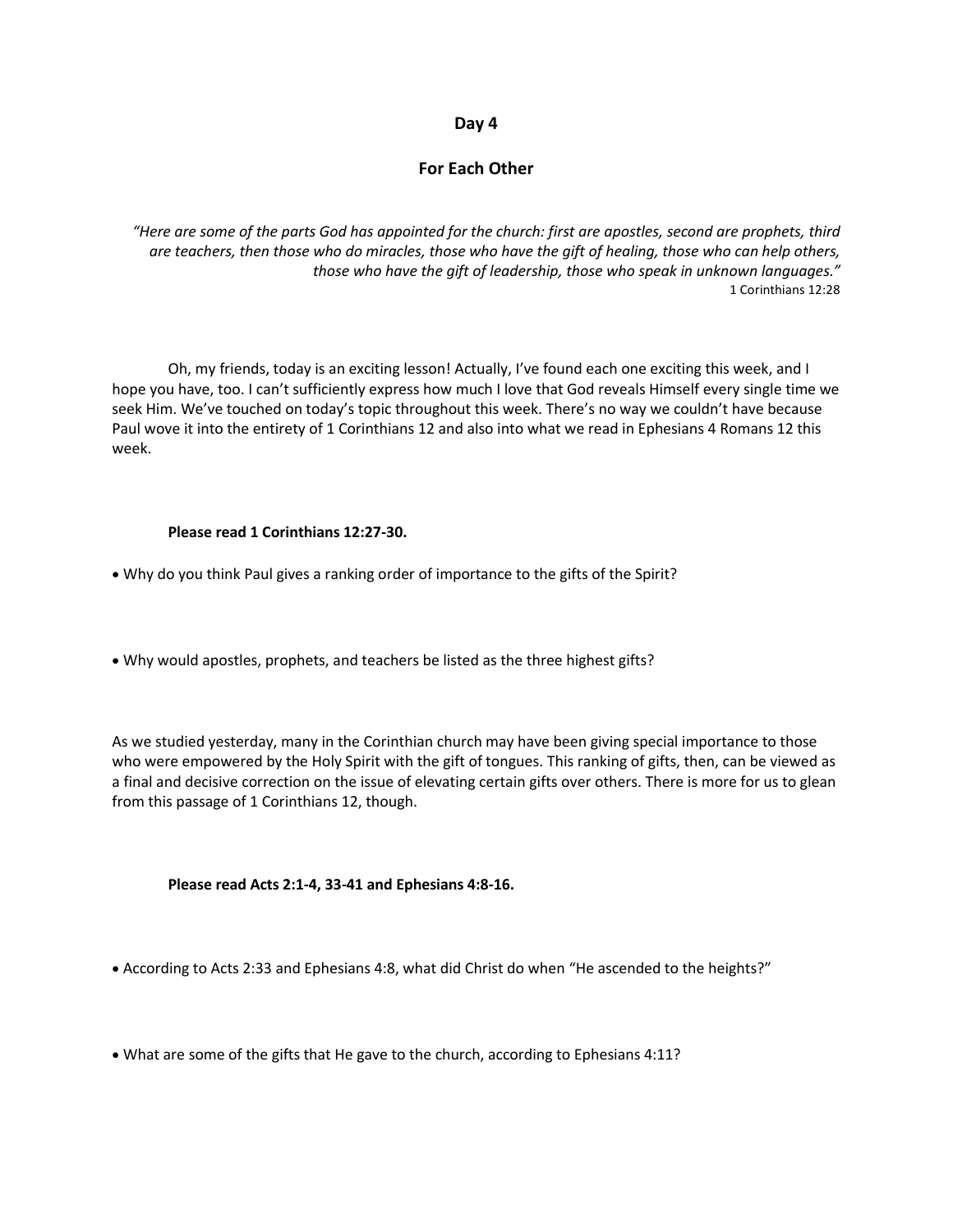**The Holy Spirit's highest gifts affect the entire church**. This is what struck me most in all of our reading today. The reason that Paul gives a definitive ranking to our spiritual gifts is because he wants to draw attention to the ones that most profoundly influence the entire church.

- \* In 1 Corinthians 12:7, he says that all gifts are given "so we can help each other."
- In verse 21, he says that we all need each other.
- In verse 25, Paul says that we are all given different gifts so that we can care for each other.
- And in Ephesians 4:16, Paul says that every part of the Body is given its own special work in order to help the rest of the body function and grow.

Now look at Ephesians 4:11. The specific gifts that Paul mentions as being gifted "to" the church are the same ones (with the addition of evangelists) that he lists as the top three in 1 Corinthians 12:28. Apostles, prophets, and teachers have the most profound impact on the entire church because the responsibility of their calling is to encourage and equip the rest of the church body to do their jobs. They are the ones who are charged with building up everyone else to effective ministry, and therefore, their gifts are not just gifts for the individual but for the entire church.

That being said, *all* gifts are for the benefit of the church, and since all are given from the same Spirit, each is to be regarded as valuable. Every gift is intended to build up the body and enable it to function at optimal health. Why? Quite simply, we need a healthy church body in order to go out into the world and reach the lost.

We need teachers to teach sound doctrine; we need those with discernment to help check our teachers and those with the gift of prophecy; we need those with wisdom and those with knowledge to help us navigate the difficult areas of life in godly ways; we need those with hospitality to refresh others' spirits and to help foster relationships; we need those who can lead to help bring order and efficiency to the church and its endeavors; we need those who are generous to give accordingly in order to make the church's work possible; we need those who serve to do so gladly because truly, nothing would otherwise be accomplished!

I am amazed at the beauty of each of the gifts God gives His people. And I am amazed at His generosity in their common purpose—to build up others who follow Christ so that we are *all* well cared for and healthy, and can, in turn, serve and care for the world Christ died to save.

**When Christ ascended to heaven, He gave the Holy Spirit to believers** *so that* **"the entire universe would be filled with Himself."** Wow. Now that's a pretty big "so that." How would Christ sending the Holy Spirit enable the whole universe to be filled with Jesus? First, the Spirit of God is the One who "hovered" and moved at creation. He is the One who actively created the universe according to the will of God and the Word of His mouth. Therefore, for Christ's Spirit to fill the universe is no difficult task; He created it.

I think, though, that another part of this can be understood according to the Spirit's indwelling of believers and the gifts He brings at salvation. As we learned on Day 1 this week, the Spirit brings gifts to every believer according to the grace of Christ and according to the calling that Christ gives to each one of us. Each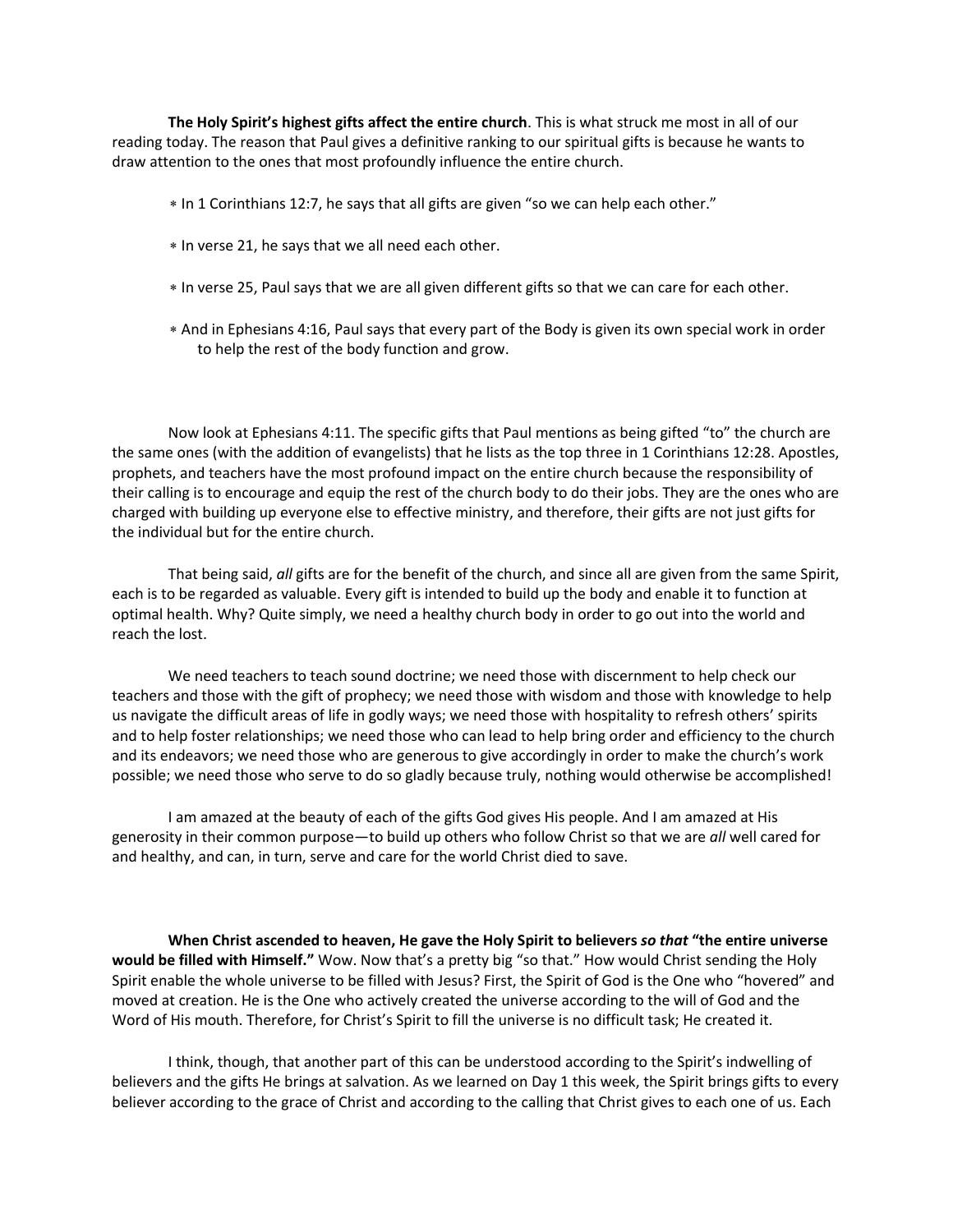of us is called to different tasks, but the spread of the Gospel is at the root of each one.

Without God's Spirit empowering this mission and equipping us for these tasks, not one of us could fulfill our purpose. How else would Peter's sermon at Pentecost have so deeply affected the hearts of his hearers that 3,000 would be saved in one day? The Spirit was there to convict, but He also gifted Peter with apostleship and teaching so that the Word of God would be effectively and powerfully proclaimed.

**Consider** that Christ so cares for His church that He specially designated roles to us and gave His Spirit to lavish gifts upon us for the express purpose of building us up and keeping us healthy and vibrant. How are you using your gifts for the health of Christ's church?

**Pray:** Thank God for His generosity and care for you. He cares about your physical health, your mental health, and your spiritual health. He cares about your whole person and His Son's entire church Body. He has given gifts in advance for your health and building up. Ask Him how you might use what you have for others in His Body.

#### **Day 5**

#### **Earnestly Desire...and Use**

*"So you should earnestly desire the most helpful gifts."*

1 Corinthians 12:31a

As we close this week, we're going to take all that we've studied and put it into good practice. This may be the part that some of you were hoping and waiting for. We know that God gives us gifts; we know He values each one; we know He wants us to use them for His glory and for His church's health. So then, how do we figure out which one or ones we have, and how do we even begin to use it (them)? If we're supposed to value every spiritual gift, why would Paul tell the Corinthian church to desire the higher ones? Let's find some answers together.

**Please read Romans 12:1-3 and Philippians 2:3-13.**

• What is one way we discern God's will in our lives (Rom. 12:2)?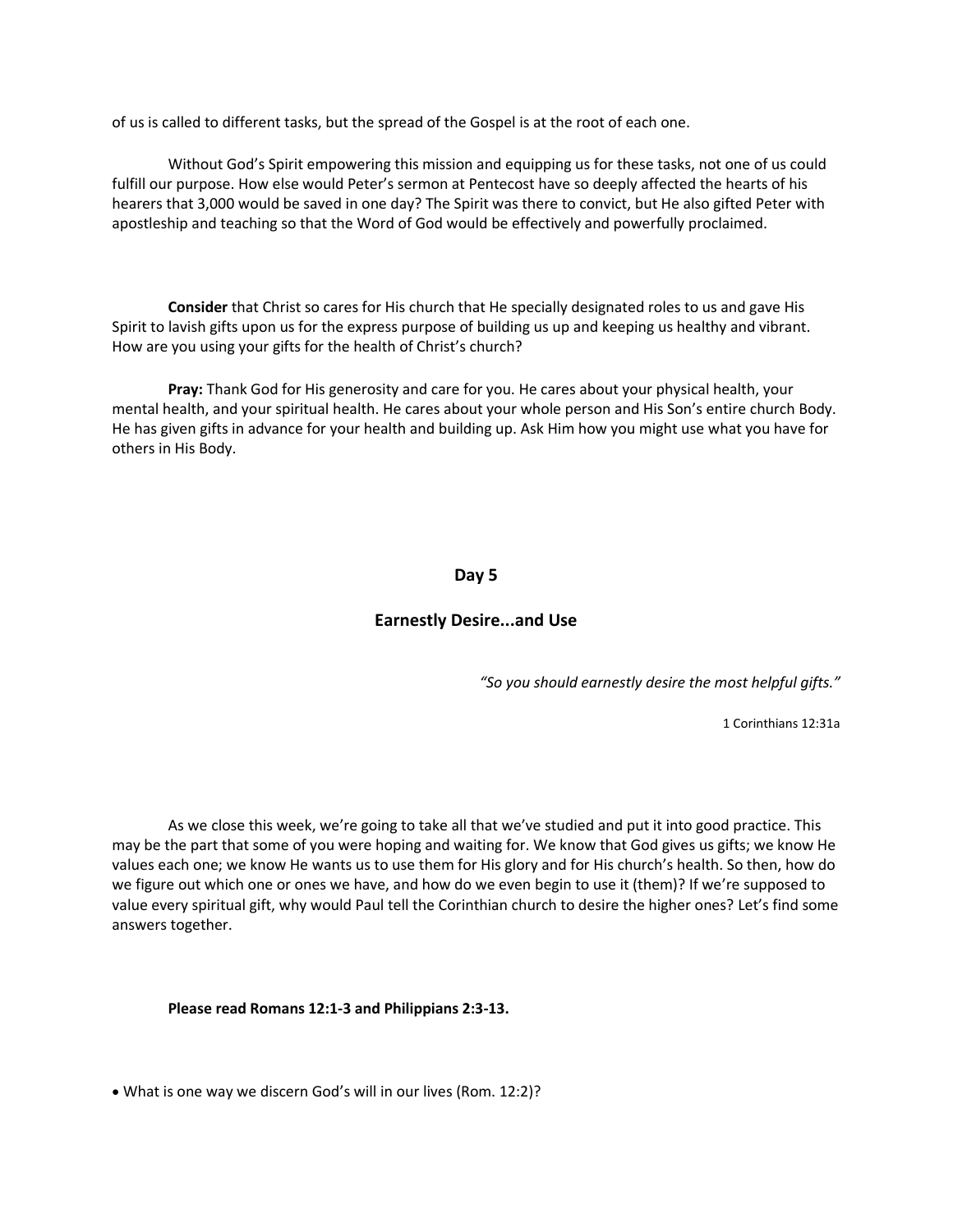• What did Christ do, even to the point of death?

Humbly obeyed exalted Himself Prayed

• From whom comes the desire and the ability to work according to God's plan and pleasure?

Many of you already know what gifts God has given you, and you're using them beautifully to serve God's people. I am amazed at the generosity of time and gifts in our own church. Thank you. For those of you who might still be wondering *if* the Holy Spirit gave you any gifts, let me assure you that He has! As we saw in Acts yesterday, the Spirit doesn't come without power; and when Jesus ascended to Heaven, He sent His Spirit with gifts for His people; when we accept Christ as our Salvation, we receive His Spirit and those specially selected gifts that the Spirit chooses for each one of us. So yes, you *do* have a gift that has been divinely chosen just for you. Celebrate that! But maybe you've been following Christ for many years, and you still don't know what your gift and your calling in Him are. Well my friends, here's where the responsibility shifts to each one of us individually.

In Romans 12:2, we are told to resist sinful practices and instead let God renew and change our minds. Through this change, we know that we have "the mind of Christ" (1 Corinthians 2:16), and we can then honestly and accurately assess ourselves to discover what God's will is for us. The original Greek for the phrase "learn to know God's will" comes from the word *dokimazō,* meaning "to test, by implication to approve." Hold that thought.

As we continue into Romans 12:3-8, Paul tells his readers to honestly evaluate themselves, being careful not to think too highly of themselves but rather "measuring [them]selves by the faith God has given [them]." In other words, God has apportioned certain gifts to each one of us, and He has given us each differing levels of faith and gifts by that grace, as we learned at the beginning of this week. We should each spend some time in honest self-reflection concerning what has God given us. This is where we pull together Philippians 2:12-13 and Romans 12:2-3.

- **Pray**. Have you sought the Lord on this yet? Have you asked the Giver what He's given you? God doesn't want His gifts to you to remain a mystery. He wants you to know what you have from Him, to be thankful, and to *use them!* We'll study a little more on this in just a few minutes. But the right first step is to pray and ask what gifts God has given you.
- **Consider that even the desire and ability to serve God come from God**. What are your desires? What are your talents? Where do you *want* to serve the Lord?
- **Assess.** Take a look at the list of spiritual gifts from Day 2. With what do you *think* God gifted you? Be honest with yourself. You may want the gift of hospitality, but God may have given you generosity instead.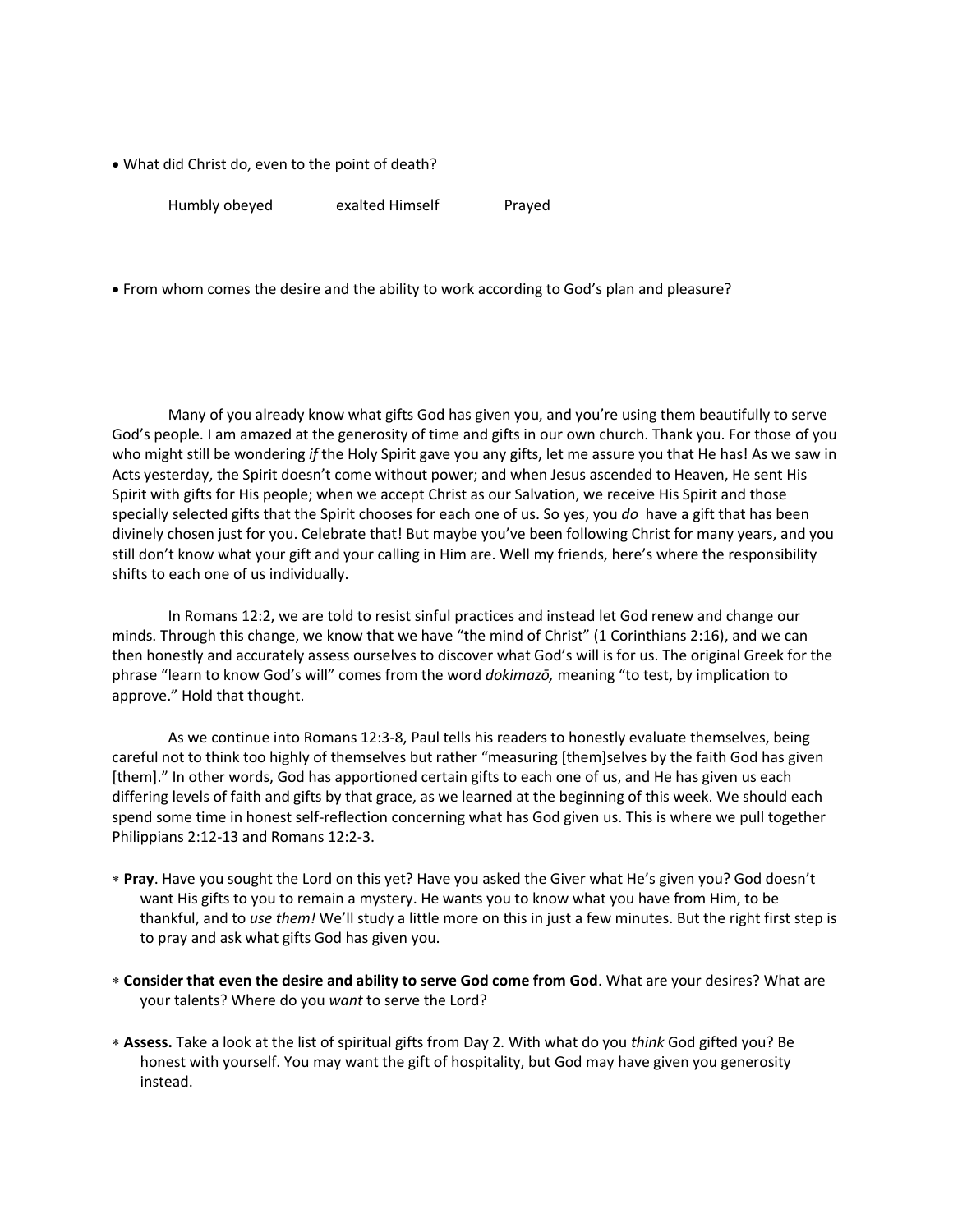**Be humble, and be willing to serve**. We read in Philippians 2:6-8 that "though [Christ] was God, he did not think of equality with God as something to cling to...he humbled himself in obedience to God and died a criminal's death on the cross." As we seek to discover where we fit into this body of believers, we must also be humble and willing to serve God obediently. It's hard to do jobs that are unnoticed, but whose attention are we seeking? Are we trying to please God or people? Are we seeking praise for ourselves, or do we really want to build up the Body of Christ because we absolutely *adore* Christ? This leads us to the final step (and one extra).

**Test it!** We discussed the testing nature of the word *dokimazō* a little earlier. Its use in the phrase "learn to know God's will" implies that

- we'll have to do a little work to really understand what God's will is for us, and we can rightly apply this to discovering our spiritual gifts, too. After an honest self-assessment and a good amount of prayer, try out what you think God has gifted to you. Start small, and be intentional. Not every area of service to Christ's church takes place within the four walls of the church. Some of the most effective ministry to the Body of Christ is done quietly and on a personal level. Do you think you have the gift of encouragement? Ask God to put someone on your heart who He wants you to encourage, and then write a note or send a text. See what God does with that.
- **Keep praying**. I know I've said it several times already, but I cannot overemphasize the importance of prayer as you seek to understand God's will in using the gifts He has given you. So often we work and serve in areas that are not assigned to us by God. The result is ineffectiveness at best—and frustration, burnout, or resentment at worst. Christ divides the labor in His kingdom and within His own Body as He sees fit. He is the Head—which means that He has the brain and delegates the responsibilities. When we plunge into work that we think we ought to without consulting Him, we assume a responsibility that is not ours. Seek Him. He wants you to fulfill your purpose; He's the One who created it for you.

Now that we've talked about humbly serving where Christ assigns us and according to the gifts that His Spirit gives to us, we need to understand how 1 Corinthians 12:31 fits. Paul tells the Corinthian church that they "should earnestly desire the most helpful gifts." First, let's note that this was, again, likely in response to the fact that the Corinthian church seemed to be giving special attention to those with very obvious manifestations of the Spirit's gifts. So Paul is first and foremost steering this church toward an understanding of what God considers to be the highest gifts: those that offer the most help to others. He'll expand upon this in chapter 14, which we'll study in a couple weeks.

But didn't Paul spend the earlier part of the chapter teaching the Corinthian church to appreciate each gift and consider it valuable to the Body? He did! But let's read what Christ Himself said about using what we have for God's Kingdom.

**Please read Matthew 25:14-30.**